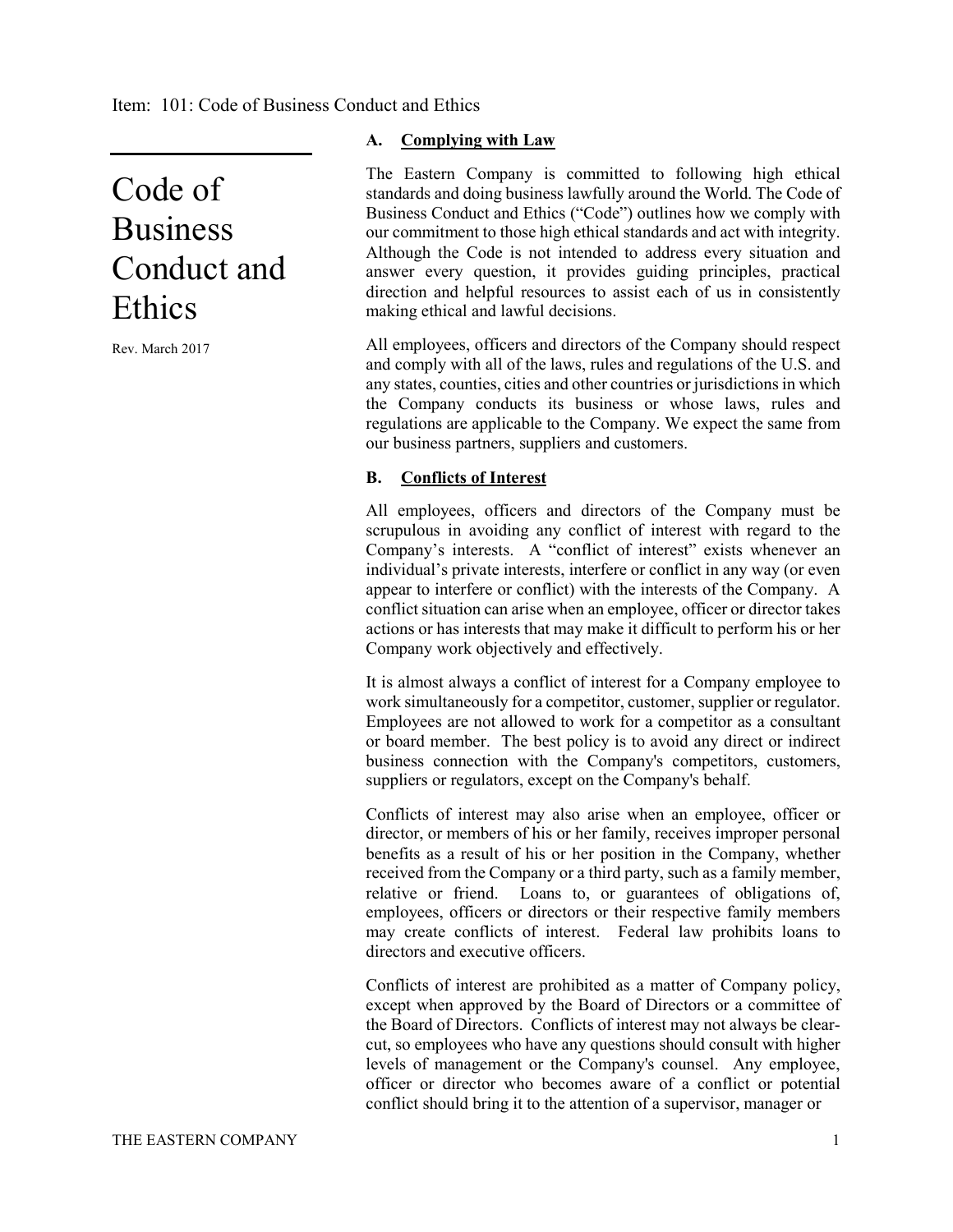other appropriate personnel, or consult the procedures described in this Code.

# **C. Corporate Opportunity**

Employees, officers and directors are prohibited from:

- 1) taking for themselves personally any opportunities that properly belong to the Company or are discovered through the use of corporate property, information or position;
- 2) using corporate property, information or position for personal gain or any gain that is not in the direct interest of the company.
- 3) competing with the Company.

Employees, officers and directors owe a duty to the Company to advance its legitimate interests when the opportunity to do so arises.

## **D. Confidentiality**

Employees, officers and directors of the Company must maintain the confidentiality of confidential information entrusted to them by the Company or its suppliers or customers, except when disclosure is authorized by management or required by law, regulation or legal proceedings. Whenever feasible, employees, officers and directors should consult the Compliance Officer if they believe they have a legal obligation to disclose confidential information. Confidential information includes all non-public information that might be of use to competitors of the Company, or harmful to the Company or its customers if disclosed. If an employee loses Company equipment, a document or any other item containing confidential information such as a Company laptop, cell phone or thumb drive, he or she should report the loss immediately to his or her supervisor.

#### **E. Avoiding Insider Trading (Also see Item 107 & 310)**

In the course of our employment activities, we may become aware of important information about our Company or other companies before the information is shared with the general public. This information is known as material non-public information. This information comes in various forms. Normally, it is information that a reasonable investor would consider important when buying or selling a stock. Examples include:

- 1) Unreleased earnings and earnings forecasts
- 2) News of mergers or acquisitions
- 3) Changes in senior management
- 4) Noteworthy new products
- 5) Other significant events that might affect the Company's stock price.

We may not disclose or use for our personal benefit any material, non-public information we possess, nor may we "tip" such information to another person, because such person may then use this information for his or her personal benefit.

## **F. Communications with the Media**

The way we communicate with the public is very important and we must be accurate, honest and consistent. **Only the Chief Executive Officer, Chief Financial Officer or an employee authorized by the CEO may communicate with the media in any manner, telephonic, social media, and email, written or otherwise.**

# **G. Fair Dealing**

Each employee, officer and director should endeavor to deal fairly with the Company's customers, suppliers, competitors, officers and employees. None should take unfair advantage of anyone through manipulation, concealment, abuse of privileged information, misrepresentation of material facts or any other unfair dealing practice.

## **H. Protection and Proper use of Company Assets**

All employees, officers and directors should protect the Company's assets and ensure their efficient use and for only lawful purposes. We must not use Company computers, phones, or IT systems to send or view material or pictures that may be considered by others to be inappropriate, illegal, sexually explicit or otherwise offensive. [Theft, carelessness, and waste have a direct impact on the Company's profitability].

## **I. Public Company Reporting (Also see Item 105)**

As a public company, the Company's filings with the Securities and Exchange Commission must be full, fair, accurate, timely and understandable. All of the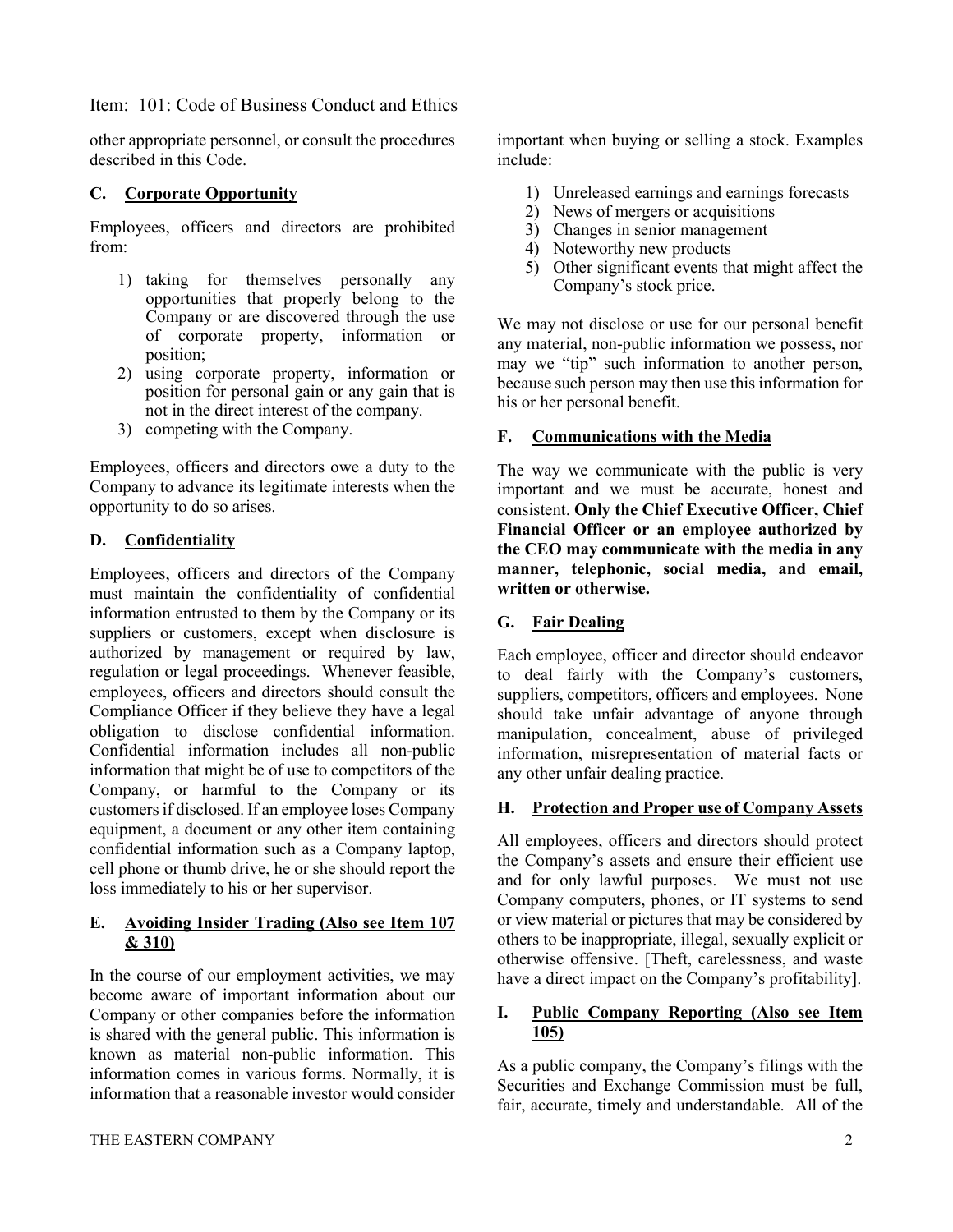Company's books, records, accounts and financial statements must be maintained in reasonable detail, must appropriately reflect the Company's transactions and must conform both to applicable legal requirements and to the Company's system of internal controls. Unrecorded or "off the books" funds or assets should not be maintained unless permitted by applicable law or regulation.

Depending on his or her position with the Company, an employee, officer or director may be called upon to provide necessary information to assure that the Company's public reports are complete, fair and understandable. The Company expects employees, officers and directors to take this responsibility very seriously and to provide prompt, accurate answers to inquiries related to the Company's public disclosure requirements and to communicate candidly with the Company's external auditors.

# **J. Record Keeping**

As a public company, we have a duty to maintain accurate records that present a true, complete and honest picture of our financial status. Records may be in paper or electronic form and include inventory data, employment documentation, email and other documents and correspondence. We have a responsibility to maintain appropriate supporting documentation and dispose of records according to the Company's Records Retention Policy, including legal holds, which is a directive

issued by the Company's legal counsel in connection with anticipated, threatened or initiated litigation.

# **K. Accounting Complaints**

The Company's policy is to comply with all applicable financial reporting and accounting regulations applicable to the Company and to cooperate with external and internal audits and investigations. If any employee, officer or director of the Company has concerns or complaints regarding questionable accounting or auditing matters of the Company, then he or she is encouraged to submit those concerns or complaints (anonymously, confidentially or otherwise) to the chairman of the Audit Committee of the Board of Directors (which will, subject to its duties arising under applicable law, regulation or legal proceedings, treat such submissions confidentially). The Sarbanes-Oxley Act

of 2002 requires all public companies to establish an independent third party toll-free number for reporting questionable accounting or auditing matters. The Company has established this reporting number and has posted this number in conspicuous locations in all of our facilities so that employees may see it.

#### **L. Reporting any Illegal or Unethical Behavior**

Employees are encouraged to talk to supervisors, managers or other appropriate personnel about observed illegal or unethical behavior and, when in doubt, about the best course of action in a particular situation. Employees, officers and directors who are concerned that violations of this Code have occurred or may occur, or that other illegal or unethical conduct by employees, officers or directors of the Company has occurred or may occur, should contact their supervisors or superiors. If they do not believe it appropriate or are not comfortable approaching their supervisors or superiors about their concerns or complaints, then they may contact either the chairman of the Audit Committee or Chief Compliance Officer. If their concerns or complaints require confidentiality, including keeping their identity anonymous, then their confidentiality will be protected, subject to applicable law, regulation or legal proceedings.

# **M. Workplace Fairness and Respect**

The Company is dedicated to providing a work environment that is free from all forms of unlawful discrimination. The Company follows all applicable employment laws in the countries where it does business, recognizing that laws vary country to country. In addition, the Company is and equal opportunity employer and makes all employment related decisions based on job-related qualifications and without regard to characteristics that may be protected by applicable law, such as:

- 1) Age
- 2) Color
- 3) Disability
- 4) Gender
- 5) National origin or geographic background
- 6) Race
- 7) Religion
- 8) Marital status
- 9) Sexual orientation
- 10) Veteran status
- 11) Citizenship

#### THE EASTERN COMPANY 3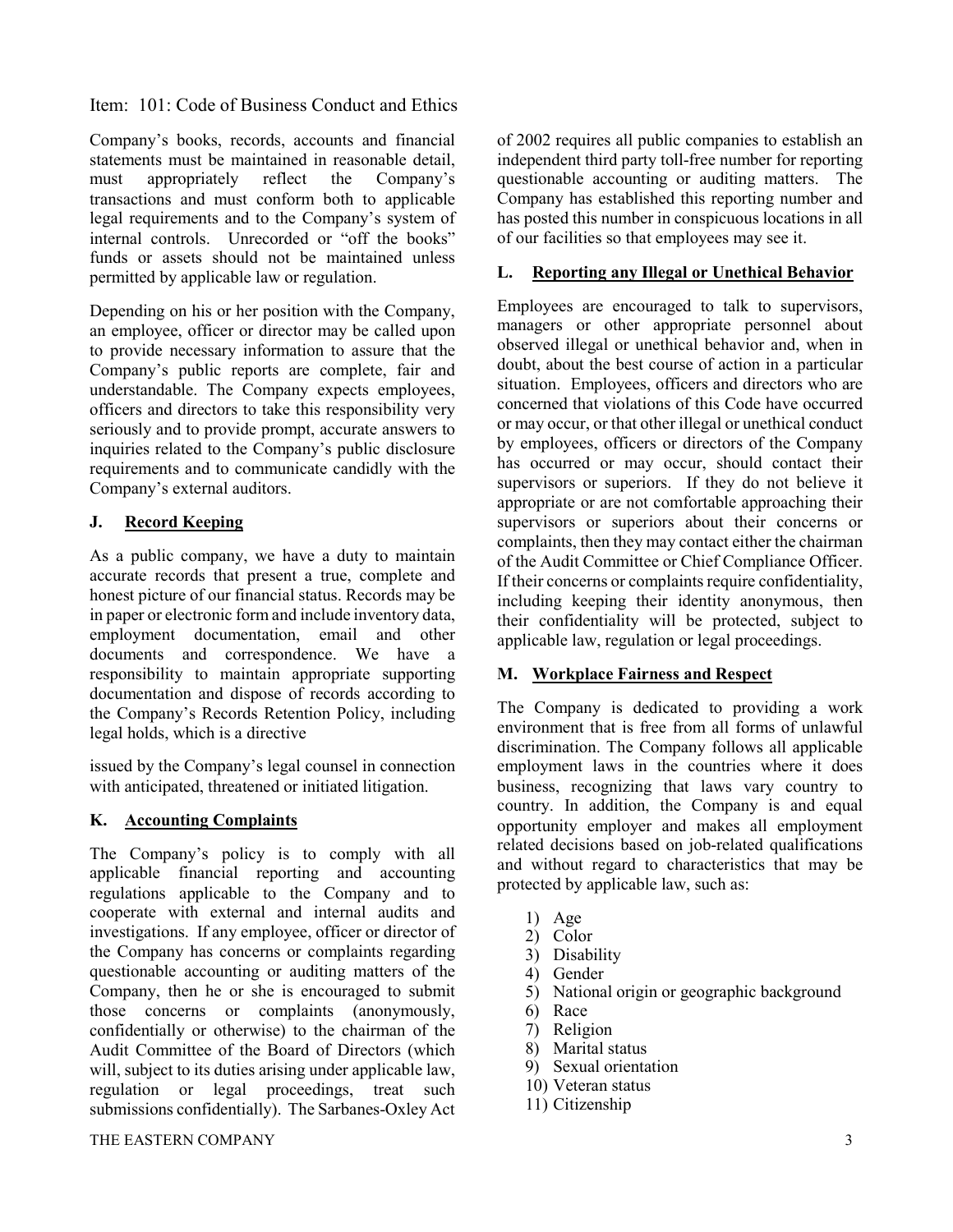The Company will not tolerate unlawful discrimination in any phase of employment, including recruiting, hiring, promotion, demotion, transfer, layoff or termination, compensation, educational opportunities and selection for training.

# **N. Harassment and Bullying**

All Company employees should be able to do their jobs in a safe and respectful environment without fear of harassment or bullying. The Company will not tolerate any form of harassment or bullying behavior in the workplace, including written, verbal, physical or visual harassment or bullying. Sexual and racial harassment in any form, including derogatory language and conduct, also are prohibited.

Examples of harassing or bullying behavior include:

- 1) Inappropriate or offensive jokes, actions or comments based on race, color or gender, sexual orientation, national origin, religion, disability, marital status, veteran status, or other personal characteristics.
- 2) Inappropriate physical contact, including unwanted touching
- 3) Threatening, intimidating or hostile actions
- 4) Abusive language or cursing those others may find objectionable
- 5) Name calling
- 6) Unwelcome sexual flirtations, advances or propositions
- 7) Use of sexually explicit, suggestive or degrading words
- 8) Public displays in the workplace of sexually suggestive objects, pictures to which others may object

Any violation of this policy may result in immediate termination of employment.

# **O. Workplace Violence**

All Company employees have the right to perform their jobs in a safe environment without fear of threat of violence. The Company prohibits the possession of guns, explosives and other weapons inside Company facilities unless prohibited by local law. All threats or violent acts should be reported. In case of immediate danger employees should contact local law enforcement. The Company will not tolerate any violent or threatening behavior towards fellow

#### THE EASTERN COMPANY 4

employees. Any threatening behavior or act of violence will be investigated and appropriate disciplinary action will be taken up to and including termination. Examples include:

- 1) Direct or indirect verbal threats of harm or injury
- 2) Words, gestures or shouting that create a reasonable fear of harm or injury
- 3) Stalking an individual
- 4) Intimidation

## **P. Drug and Alcohol Free Workplace**

The Company prohibits the presence of illegal drugs or alcohol on its premises. The use, solicitation, sale or possession of illegal drugs or controlled substances without a medical prescription in Company facilities or on Company premises is prohibited. Violation of this policy may result in termination of employment.

#### **Q. Business Gifts (see corporate policy 102)**

## **R. Anti-bribery and Corruption Laws (see corporate policy 104)**

## **S. Workplace safety**

The Company is committed to maintaining a safe workplace and to compliance with all applicable environmental laws and regulations. [The goal is to prevent injuries and to protect the environment.] For more information, please review the Company's Health, Safety and Environmental Compliance Policy.

# **T. No Retaliation**

The Company will not permit retaliation of any kind by or on behalf of the Company and its employees, officers and directors against good faith reports or complaints of violations of this Code or other illegal or unethical conduct.

#### **U. Accountability for Adherence to the Code**

All employees, officers and directors are responsible for abiding by this Code. This includes individuals who are responsible for a failure to exercise proper supervision and to detect and report a violation by their subordinates. Employees, officers and directors who violate this Code are subject to disciplinary action, up to and including dismissal.